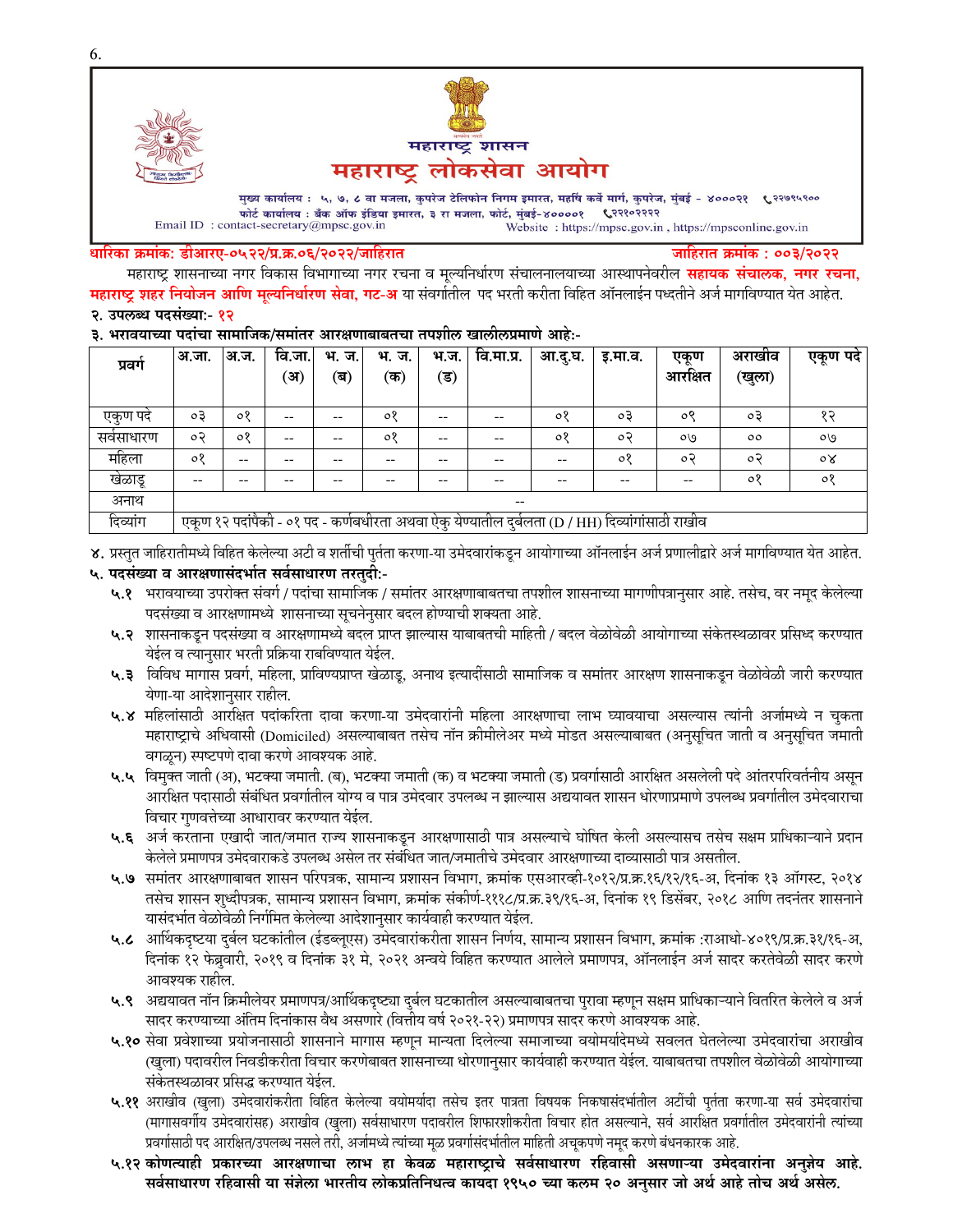- ५.१३ कोणत्याही प्रकारच्या आरक्षणाचा (सामाजिक अथवा समांतर) अथवा सोयी सवलतींचा दावा करणा-या उमेदवाराकडे संबंधित कायदा / नियम / आदेशानुसार विहित नमुन्यातील प्रस्तुत जाहिरातीस अनुसरुन अर्ज स्वीकारण्यासाठी विहित केलेल्या दिनांकापूर्वीचे वैध प्रमाणपत्र उपलब्ध असणे अनिवार्य आहे.
- ५.१४ सामाजिक व समांतर आरक्षणासंदर्भात विविध न्यायालयामध्ये दाखल न्यायप्रविष्ट प्रकरणी अंतिम निर्णयाच्या अधीन राहून पदभरतीची कार्यवाही करण्यात येईल.
- ५.१५ खेळाडू आरक्षण :-
	- ५.१५.१ शासन निर्णय, शालेय शिक्षण व क्रीडा विभाग, क्रमांक: राक्रीधो-२००२/प्र.क्र.६८/क्रीयुसे-२, दिनांक १ जुलै, २०१६, तसेच शासन शुध्दीपत्रक, शालेय शिक्षण व क्रीडा विभाग, क्रमांक:राक्रीधो-२००२/प्र.क.६८/क्रीयुसे-२, दिनांक १८ ऑगस्ट, २०१६, शुध्दीपत्रक क्रमांक:राक्रीधो-२००२/प्र.क्र.६८/क्रीयुसे-२, दिनांक ११ मार्च, २०१९ व शासन शुद्धिपत्रक, शालेय शिक्षण व क्रीडा विभाग, क्रमांक : राक्रीधो-२००२/प्र.क्र.६८/क्रीयसे-२, दिनांक २४ ऑक्टोबर, २०१९ आणि तदनंतर शासनाने यासंदर्भात वेळोवेळी निर्गमित केलेल्या आदेशानसार प्राविण्य प्राप्त खेळाडू आरक्षणासंदर्भात तसेच वयोमर्यादेतील सवलतीसंदर्भात कार्यवाही करण्यात येईल.
	- ५.१५.२ प्राविण्य प्राप्त खेळाडू व्यक्तींसाठी असलेल्या आरक्षणाचा दावा करणा-या उमेदवारांच्या बाबतीत क्रीडा विषयक विहित अर्हता धारण करीत असल्याबाबत सक्षम प्राधिका-याने प्रमाणित केलेले पात्र खेळाचे प्राविण्य प्रमाणपत्र पूर्व परीक्षेस अर्ज सादर करण्याच्या अंतिम दिनांकाचे किंवा तत्पूर्वीचे असणे बंधनकारक आहे.
	- ५.१५.३ खेळाचे प्राविण्य प्रमाणपत्र योग्य दर्जाचे असल्याबाबत तसेच तो खेळाडू उमेदवार खेळाडूसाठी आरक्षित पदावरील निवडीकरीता पात्र ठरतो, याविषयीच्या पडताळणीकरीता त्यांचे प्राविण्य प्रमाणपत्र संबंधित विभागीय उपसंचालक कार्यालयाकडे पूर्व परीक्षेस अर्ज सादर करण्याच्या दिनांकापूर्वीच सादर केलेले असणे बंधनकारक आहे. अन्यथा प्राविण्य प्राप्त खेळाडूसाठी आरक्षणाकरीता पात्र समजण्यात येणार नाही.
	- ५.१५.४ कागदपत्रे पडताळणी/मुलाखतीच्यावेळी खेळाडू उमेदवारांनी विहित अर्हता धारण करीत असल्याबाबत सक्षम प्राधिका-याने प्रमाणित केलेले प्राविण्य प्रमाणपत्र तसेच त्यांचे प्राविण्य प्रमाणपत्र योग्य असल्याबाबत तसेच खेळाडू कोणत्या संवर्गातील खेळाडूसाठी आरक्षित पदावरील निवडीकरीता पात्र ठरतो, याविषयीचा सक्षम प्राधिका-याने प्रदान केलेले प्राविण्य प्रमाणपत्र पडताळणीबाबतचा अहवाल सादर केला तरच उमेदवारांचा संबंधित संवर्गातील खेळाडूसाठी आरक्षित पदावर शिफारशी/नियुक्तीकरीता विचार करण्यात येईल.
	- ५.१५.५ एकापेक्षा जास्त खेळांची प्राविण्य प्रमाणपत्रे असणा-या खेळाडू उमेदवाराने एकाच वेळेस सर्व खेळांची प्राविण्य प्रमाणपत्रे प्रमाणित करण्याकरीता संबंधित उपसंचालक कार्यालयाकडे सादर करणे बंधनकारक आहे.

## ५.१६ दिव्यांग आरक्षण:-

- ५.१६.१ दिव्यांग व्यक्ती हक्क अधिनियम २०१६ च्या आधारे शासन निर्णय सामान्य प्रशासन विभाग, क्रमांक दिव्यांग २०१८/प्र.क्र.११४/१६ अ, दिनांक २९ मे, २०१९ तसेच यासंदर्भात शासनाकडून वेळोवेळी जारी करण्यात आलेल्या आदेशानुसार दिव्यांग व्यक्तींच्या आरक्षणासंदर्भात कार्यवाही करण्यात येईल.
- ५.१६.२ शासन निर्णय, नगर विकास विभाग, क्रमांक: संकीर्ण-५०२१/१०१/प्र.क्र.३९/नवि-२७, दिनांक ०२ मार्च, २०२१ अन्वये खालील दिव्यांग प्रवर्गातील व्यक्ती / उमेदवार सदर पदाकरीता अर्ज करण्यास पात्र आहेत:-

(?) Deaf, Hard Hearing, (?) One Arm, One Leg, Both Legs, One Arm One Leg, Cerebral Palsy, Leprosy Cured, Dwarfism, Acid Attack Victim, (3) Special Learning Disability (8) Multiple Disabilities involving (3) to (3)

- ५.१६.३ दिव्यांग व्यक्तींसाठी असलेली पदे भरावयाच्या एकृण पदसंख्येपैकी असतील.
- ५.१६.४ दिव्यांग व्यक्तींची संबंधित संवर्ग/पदाकरीता पात्रता शासनाकडून वेळोवेळी निर्गमित केलेल्या आदेशानुसार राहील.
- ५.**१६.५** दिव्यांग व्यक्तींसाठी आरक्षित पदांवर शिफारस करताना उमेदवार कोणत्या सामाजिक प्रवर्गातील आहे, याचा विचार न करता दिव्यांग गुणवत्ता क्रमांकानुसार त्यांची शिफारस करण्यात येईल.
- ५.१६.६ संबंधित दिव्यांगत्वाच्या प्रकारचे किमान ४०% दिव्यांगत्वाचे प्रमाणपत्र धारक उमेदवार / व्यक्ती आरक्षण तसेच नियमानुसार अनुज्ञेय सोयी / सवलतीसाठी पात्र असतील.
- ५.१६.७ लक्षणीय दिव्यांगत्व असलेले उमेदवार / व्यक्ती खालील सवलतींच्या दाव्यास पात्र असतील:-

(१) दिव्यांगत्वाचे प्रमाण किमान ४०% अथवा त्यापेक्षा जास्त असल्यास तसेच पद लक्षणीय दिव्यांग व्यक्तींसाठी आरक्षित असल्यास नियमानसार अनुज्ञेय आरक्षण व इतर सोयी सवलती.

(२) दिव्यांगत्याचे प्रमाण किमान ४०% अथवा त्यापेक्षा जास्त असल्यास तसेच पद संबंधित दिव्यांग प्रकारासाठी सुनिश्चित केले असल्यास नियमानुसार अनुज्ञेय सायी सवलती

- ५.१६.८ लक्षणीय दिव्यांग व्यक्तींसाठी असलेल्या वयोमर्यादेचा अथवा इतर कोणत्याही प्रकारचा फायदा घेऊ इच्छिणा-या उमेदवारांनी शासन निर्णय, सार्वजनिक आरोग्य विभाग, क्रमांक अप्रकि-२०१८/प्र.क्र.४६/आरोग्य-६, दिनांक १४ सप्टेंबर, २०१८ मधील आदेशानुसार केंद्र शासनाच्या www.swavlambancard.gov.in अथवा SADM या संगणकीय प्रणालीदवारे वितरित करण्यात आलेले नवीन नमुन्यातील दिव्यांगत्वाचे प्रमाणपत्र सादर करणे अनिवार्य आहे.
- ५.१६.९ लक्षणीय दिव्यांगत्व असणा-या उमेदवारांना अर्जामध्ये नमूद केलेला दिव्यांगत्वाचा प्रकार / उप प्रकार बदलणे अनुज्ञेय नाही.

## ५.१७ अनाथ आरक्षण :-

- ५.१७.१ अनाथ व्यक्तींचे आरक्षण शासन निर्णय, महिला व बालविकास विभाग, क्रमांक: अनाथ-२०१८/प्र.क्र.१८२/का-०३, दिनांक २३ ऑगस्ट, २०२१ तसेच यासंदर्भात शासनाकडून वेळोवेळी जारी करण्यात येणा-या आदेशानुसार राहील.
- ५.१७.२ अनाथांसाठी आरक्षित पदावर गुणवत्तेनुसार निवड झालेल्या उमेदवारांचा समावेश उमेदवार ज्या सामाजिक प्रवर्गाचा आहे; त्या प्रवर्गातून करण्यात येईल.
- ५.१७.३ प्रस्तुत पदासाठी अर्जाद्वारे अनाथ आरक्षणाचा दावा केलेल्या उमेदवारांनी त्यांचेकडे सद्यस्थितीत उपलब्ध असलेले प्रमाणपत्र सादर करणे अनिवार्य आहे. तसेच दिनांक २३ ऑगस्ट, २०२१ रोजीच्या शासन निर्णयाद्वारे विहित करण्यात आलेल्या कार्यपद्धतीनुसार सुधारित नमुन्यातील अनाथ प्रमाणपत्र व महाराष्ट्र राज्याचे अधिवास प्रमाणपत्र आयोगाकडून निश्चित करण्यात येणाऱ्या विहित कालावधीत सादर करणे आवश्यक राहील. अन्यथा अनाथ आरक्षणाचा दावा विचारात घेतला जाणार नाही.

### ६. वेतनश्रेणी :-

स्तर एस-२३ रुपये ६७,७००/- ते रुपये २,०८,७००/- अधिक नियमानुसार अनुज्ञेय भत्ते.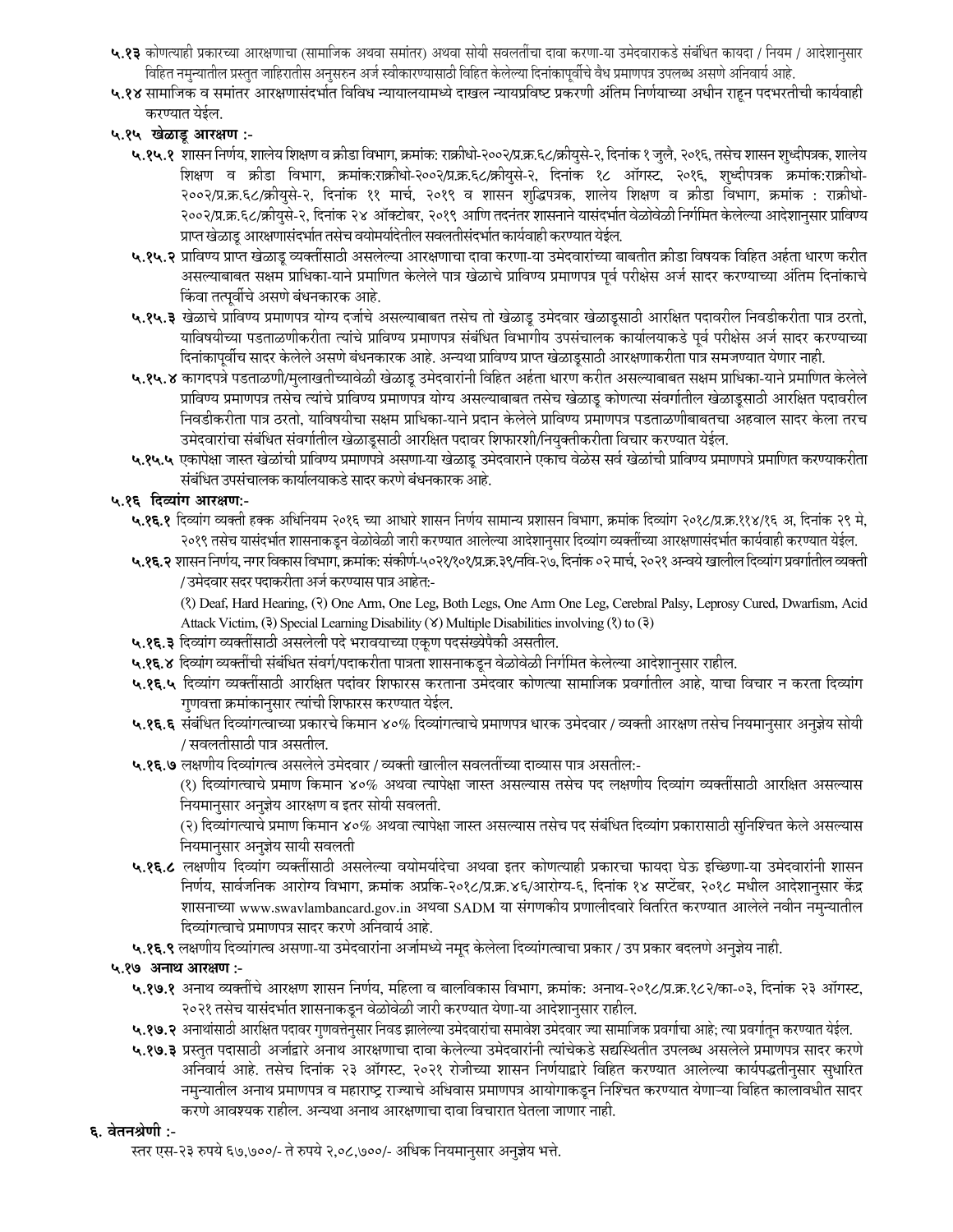७. पात्रता :-

### ७.१ भारतीय नागरिकत्व

#### ७.२ वयोमर्यादा :-

| वयामयादा | किमान      | कमाल वय |            |        |                          |                            |                       |         |
|----------|------------|---------|------------|--------|--------------------------|----------------------------|-----------------------|---------|
| गणण्याचा | अमागास /   | अराखीव  | मागासवगीय/ |        | प्राविण्य प्राप्त खेळाडू |                            | माजी सैनिक, आणिबाणी व |         |
| दिनांक   | मागासवगीय/ |         | आ.दू.घ./   |        |                          | अल्पसेवा राजदिष्ट अधिकारी  |                       | उमेदवार |
|          | आ. दु. घ.  |         | अनाथ       | अराखीव | मागासवगोय/               | अराखांव                    | मागासवगीय/            |         |
|          |            |         |            | (खुला) | आ.दु.घ./ अनाथ            | (खुला)                     | आ.दु.घ./ अनाथ         |         |
| १ म,     | १८         | ४५      | 40         | ४५     | ५०                       | सैनिकी सेवेचा कालावधी अधिक |                       | ४५      |
| २०२२     |            | $\sim$  |            |        |                          |                            | ३ वर्ष                |         |

७.२.१ महाराष्ट्र शासनाच्या सेवेतील कर्मचा-यांना उच्च वयोमर्यादा ५ वर्षापर्यन्त शिथीलक्षम राहील.

७.२.२ महाराष्ट्र शासनाच्या सेवेतील कर्मचारी, मागासवर्गीय उमेदवार, दिव्यांग आणि खेळाडू यांना असलेली वयोमर्यादेतील शिथिलतेची सवलत यापैकी कोणतेही अधिकत्तम असलेली एकच सवलत देय राहील.

७.२.३ शासन निर्णय, सामान्य प्रशासन विभाग, क्रमांक एसआरव्ही-२०२१/प्र.क्र.६१/कार्या-१२, दिनांक १७ डिसेंबर, २०२१ अनुसार दिनांक १ मार्च, २०२० ते दिनांक १७ डिसेंबर, २०२१ या कालावधीत वयाधिक ठरणारे उमेदवार अर्ज करण्यास पात्र असतील.

# ८. शैक्षणिक अर्हता आणि अनभव:-

८.१ शैक्षणिक अर्हता:- (अ) Possess a Degree in Civil Engineering or Civil and Rural Engineering or Urban and Rural Engineering or

Architecture or Construction Tehnology or Urban Planning of a University or equivalent qualification; (ब) शासन पत्र, नगर विकास विभाग, क्रमांक-नियुक्ती-११२१/प्र.क्र.१८३/नावि-२७, दिनांक १२ जानेवारी, २०२२ अन्वये, सहायक संचालक, नगर रचना या पदाकरीता (१) (स्थापत्य) बांधकाम अभियांत्रिकी आणि व्यवस्थापन किंवा [(Civil) Construction Engineering and Management] किंवा (२) नियोजन (Planning) किंवा (३) नागरी आणि प्रादेशिक योजना (Urban and Regional Planning) किंवा (४) वास्तूशास्त्र आणि प्रादेशिक योजना (Architecture and Regional Planning) या मान्यताप्राप्त विद्यापीठाच्या पदवीचा समकक्ष अर्हता म्हणन ग्राह्य समजण्यात येणार आहेत.

#### **And Thereafter**

८.२ अनुभव:- Have experience not less than five years in Town Planning or Town Planning and Valuation of Lands and Buildings in a responsible position, after obtaining the above qualification.

## ८.३ शैक्षणिक अर्हता व अनुभवाचा कालावधी गणना करण्याचा दिनांक:-

८.३.१ प्रस्तुत जाहिरातीस अनुसरुन अर्ज सादर करण्यासाठी विहित केलेल्या अंतिम दिनांकास संबंधित शैक्षणिक अर्हता धारण करणे आवश्यक आहे.

८.३.२ अनॅभवाच्या कालावधीची गणना प्रस्तत जाहिरातीस अनसरुन अर्ज सादर करण्याकरीता विहित केलेल्या अंतिम दिनांकास करण्यात येईल.

## ८.४ अनभवाच्या दाव्यांबाबत:-

- (अ) शासन पत्र, नगर विकास विभाग, क्रमांक:-नियुक्ती-११२१/प्र.क्र.१८३/नवि-२७, दिनांक १२ जानेवारी, २०२२ अन्वये उपरोक्त ८.२ मध्ये नमूद आवश्यक अनुभव - शासकीय संस्था अथवा निम-शासकीय संस्था अथवा शासनाचे अंगीकृत उपक्रम अथवा शासन नियंत्रित संस्था अथवा कंपनी अधिनियमांतर्गत नोंदणीकृत संस्था किंवा शासनाच्या कोणत्याही कायद्यान्वये नोंदणीकृत असणा-या संस्था यांमध्ये, संचालनालयांतर्गत सहायक नगर रचनाकार (गट-ब) (६ व्या वेतन आयोगानसार वेतन श्रेणी रुपये ९.३००-३४.८००, ग्रेड पे रु. ४.४००) (७ व्या वेतन आयोगानुसार S-१५: ४१,८००-१,३२,३००) या वेतनश्रेणी पेक्षा कमी वेतनश्रेणी नसेल अशी वेतनश्रेणी असलेल्या पदावरील नगर रचना व जमिन अथवा इमारतीचे मुल्यांकन या विषयांमधील ५ वर्षांपेक्षा कमी नसेल एवढा प्रत्यक्ष अनुभव ग्राह्य धरण्यात येईल.
- (ब) आयोगाच्या ऑनलाईन अर्ज प्रणालीद्वारे विविध स्वरुपाचे दावे करताना अथवा दावे अद्ययावत करताना प्रस्तुत जाहिरातीस अनुसरुन अनुभवाच्या दाव्यांनुसार पात्र होण्यासाठी उमेदवाराने Nature of Job - Town Planning / Town Planning and Valuation of Lands and Buildings / Town Planner / Town Planner and Valuation of Lands and Buildings / Assistant Town Planner / Assistant Town Planner and Valuation of Lands and Buildings असे नमूद करणे अनिवार्य आहे. त्याशिवाय, ऑनलाईन अर्ज प्रणालीद्वारे अर्ज स्वीकृत होऊ शकणार नाही.

९. कर्तव्ये व जबाबदा-या:- प्रस्तुत पदाच्या कर्तव्ये व जबाबदा-या याबाबतचा तपशील आयोगाच्या https://mpsc.gov.in या संकेतस्थळावर उपलब्ध आहे.

- १०. निवडप्रकिया:-
	- १०.१ प्रस्तूत जाहिरातीमध्ये नमुद केलेली शैक्षणिक अर्हता, अनुभव इत्यादी अर्हता किमान असून, किमान अर्हता धारण केली म्हणून उमेदवार मलाखतीस बोलाविण्याकरिता पात्र असणार नाही.
	- १०.२ जाहिरातीस अनुसरून प्राप्त अर्जाची संख्या आयोगाच्या कार्यनियमावलीतील तरतुदीनुसार वाजवी प्रमाणापेक्षा जास्त असेल आणि अर्ज सादर .<br>केलेल्या सर्व पात्र उमेदवारांच्या मुलाखती घेणे सोयीस्कर नसल्यास मुलाखतीसाठी उमेदवारांची संख्या मर्यादित करण्याच्या दृष्टीने जाहिरातीमध्ये नमूद शैक्षणिक अर्हता आणि/अथवा अनुभव यापेक्षा अधिक शैक्षणिक अर्हता/अनुभव किंवा अन्य योग्य निकष यांच्या आधारे अथवा चाळणी परीक्षेद्वारे मुलाखतीस पात्र उमेदवारांची संख्या मर्यादित करण्यात येईल.
	- १०.३ चाळणी परीक्षा घेण्याचे निश्चित झाल्यास, अर्हता आणि / अथवा अनुभव शिथिल केला जाणार नाही.
	- १०.४ चाळणी परिक्षेचा अभ्यासक्रम, परीक्षेचे माध्यम व इतर बाबी (लागू असल्यास) आयोगाच्या संकेतस्थळावर प्रसिध्द करण्यात येतील.
	- १०.५ चाळणी परीक्षा घेतल्यास चाळणी परीक्षेचे गण व मुलाखतीचे गण एकत्रितरित्या विचारात घेऊन तर चाळणी परीक्षा न झाल्यास केवळ मुलाखतीच्या गुणांच्या आधारे उमेदवाराची शिफारस करण्यात येईल.
	- १०.६ मुलाखतीमध्ये किमान ४१% व त्यापेक्षा जास्त गुण मिळविणाऱ्या उमेदवारांचाच शिफारशीसाठी विचार केला जाईल.
	- १०.७ सेवा भरतीची संपूर्ण निवड प्रक्रिया सहायक संचालक, नगर रचना, गट-अ (सेवाप्रवेश नियम) २०११ अथवा तद्नंतर शासनाकडून वेळोवेळी करण्यात येणा-या सुधारणा तसेच आयोगाकडून वेळोवेळी सुधारण्यात येणा-या कार्यनियमावलीतील तरतुदीनुसार राबविण्यात येईल.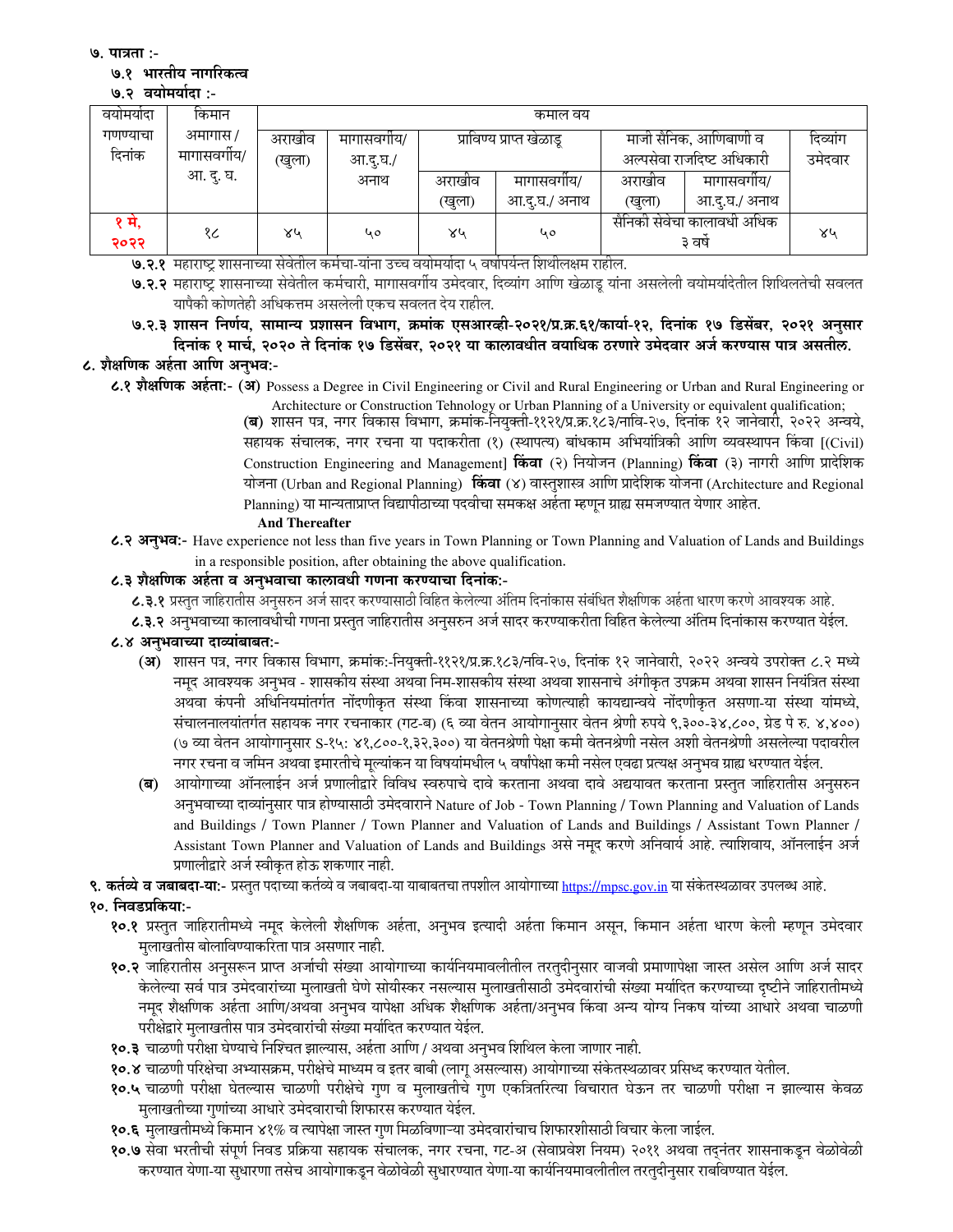# ११. अर्ज करण्याची पध्दत :-

## ११.१ अर्ज सादर करण्याचे टप्पे :-

११.१.१ आयोगाच्या ऑनलाईन अर्ज प्रणालीवर यापुर्वी विहित पध्दतीने नोंदणी केली नसल्यास नोंदणी करुन खाते (Profile) तयार करणे.

- ११.१.२ खाते तयार केलेले असल्यास व ते अदययावत करण्याची आवश्यकता असल्यास अद्ययावत करणे.
- ११.१.३ विहित कालावधीत तसेच विहित पध्दतीने आवश्यक कागदपत्रे अपलोड करून अर्ज सादर करणे.
- ११.१.४ परीक्षा शुल्काचा भरणा विहित पध्दतीने करणे.

## ११.२ विहित प्रमाणपत्र/कागदपत्रे अपलोड करणे.

११.२.१ प्रोफाईलद्वारे केलेल्या विविध दाव्यांच्या अनुषंगाने उमेदवाराची पात्रता अजमावल्यानंतर (Check eligibility) उमेदवार जाहिरातीनुसार पात्र ठरत असल्यास अर्ज सादर करताना खालील कागदपत्रे/प्रमाणपत्रे (लाग् असलेली) अपलोड करावी लागतील:-

| अ. क्र.                   | प्रमाणपत्र/कागदपत्र                                                                               | फाईल       | किमान फाईल | कमाल फाईल |
|---------------------------|---------------------------------------------------------------------------------------------------|------------|------------|-----------|
|                           |                                                                                                   | फॉर्मेट    | साईज (KB)  | साईज (KB) |
| १                         | अर्जातील नावाचा पुरावा (एस.एस.सी. अथवा तत्सम शैक्षणिक अर्हता)                                     | PDF        | 40         | 400       |
| २                         | वयाचा पुरावा                                                                                      | PDF        | 40         | 400       |
| ३                         | शैक्षणिक अर्हता इत्यादीचा पुरावा                                                                  | <b>PDF</b> | 40         | 400       |
| $\boldsymbol{\mathsf{x}}$ | सामाजिकदृष्टया मागासवर्गीय असल्याबाबतचा पुरावा                                                    | <b>PDF</b> | 40         | 400       |
| ५                         | आर्थिकदृष्टया दुर्बल घटकातील असल्याबाबतचा पुरावा                                                  | <b>PDF</b> | 40         | 400       |
| ξ                         | अद्ययावत नॉन-क्रिमीलेयर प्रमाणपत्र                                                                | <b>PDF</b> | 40         | 400       |
| $\mathcal{O}$             | पात्र दिव्यांग व्यक्ती असल्याचा पुरावा                                                            | <b>PDF</b> | 40         | 400       |
| $\epsilon$                | पात्र माजी सैनिक असल्याचा पुरावा                                                                  | <b>PDF</b> | 40         | 400       |
| ९                         | अनाथ आरक्षणाकरीता पात्र असल्याचा पुरावा                                                           | <b>PDF</b> | 40         | 400       |
| १०                        | खेळाडू आरक्षणाकरीता पात्र असल्याचा पुरावा                                                         | <b>PDF</b> | 40         | 400       |
| ११                        | .<br>अराखीव माहिला, खेळाडू, दिव्यांग, माजी सैनिक आरक्षणाचा दावा असल्यास अधिवास<br>प्रमाणपत्र      | <b>PDF</b> | 40         | 400       |
| १२                        | एस.एस.सी. नावात बदल झाल्याचा पुरावा                                                               | <b>PDF</b> | 40         | 400       |
| १३                        | मराठी भाषेचे ज्ञान असल्याचा पुरावा                                                                | PDF        | 40         | 400       |
| $\delta \mathcal{R}$      | लहान कुटुंबाचे प्रतिज्ञापन                                                                        | PDF        | 40         | 400       |
| १५                        | अनुभवाचा पुरावा                                                                                   | <b>PDF</b> | 40         | 400       |
| १६                        | राज्य शासकीय कर्मचारी यांच्याकरीता वयोमर्यादेतील सवलतीचा दावा असल्यास सादर<br>करावयाचे प्रमाणपत्र | <b>PDF</b> | 40         | 400       |

११.२.२ उपरोक्त प्रमाणपत्र/कागदपत्रे आयोगाच्या संकेतस्थळावरील 'उमेदवारांना सर्वसाधारण सूचना' प्रकरण क्रमांक चार मध्ये नमुद केल्याप्रमाणे असणे अनिवार्य आहे.

११.२.३ संबंधित जाहिरातीस अनुसरुन विहित निकष/पात्रता तसेच प्रोफाईलमधील दाव्यांच्या अनुषंगाने प्रमाणपत्रे/कागदपत्रे अपलोड करावी लागतील. प्रोफाईलमधील विविध दाव्यांच्या अनुषंगाने अपलोड करावयाची संबधित कागदपत्रे प्रणालीद्वारे अर्ज सादर करताना प्रदर्शित होतील.

११.२.४ पात्रतेसंदर्भातील विविध दाव्यांच्या अनुषंगाने प्रमाणपत्रे/कागदपत्रे अपलोड केल्याशिवाय अर्ज सादर करता येणार नाही.

## ११.३ सर्वसाधारण :-

- (एक) अर्ज आयोगाच्या ऑनलाईन अर्ज प्रणालीद्वारे फक्त ऑनलाईन पद्धतीने स्वीकारण्यात येतील.
- (दोन) अर्ज सादर करण्याकरीता संकेतस्थळ :- https://mpsconline.gov.in
- (तीन) ऑनलाईन पद्धतीने अर्ज सादर करण्याच्या सविस्तर सूचना आयोगाच्या https://mpsconline.gov.in तसेच https://mpsc.gov.in या संकेतस्थळावर उपलब्ध आहेत.
- (चार) आयोगास अर्ज सादर केल्यानंतर विहित मुदतीत परीक्षा शुल्क भरल्याशिवाय अर्ज विचारात घेतला जाणार नाही.

## ११.४ अर्ज सादर करण्याचा कालावधीः-

दिनांक ३१ जानेवारी, २०२२ रोजी १४.०० वाजल्यापासून दिनांक २१ फेब्रुवारी, २०२२ रोजी २३.५९ वाजेपर्यंत.

## ११.५ शुल्क (रुपये) :-

- (एक) अराखीव (खुला) रुपये ७१९/-
- (दोन) मागासवर्गीय / आर्थिक दुर्बल घटक / अनाथ रुपये ४४९/-
- (**तीन**) उपरोक्त परीक्षा शुल्काव्यतिरिक्त बँक चार्जेस तसेच त्यावरील देय कर अतिरिक्त असतील.
- (चार) परीक्षा शुल्क ना-परतावा (Non-refundable) आहे.
- ११.६ परीक्षा शुल्काचा भरणा करण्याकरीता खाली नमूद केलेल्या पद्धतींचा अवलंब करावा:-
	- (एक) शुल्क भरण्याकरीता मुख पृष्ठावरील 'माझे खाते' या लिंक वर क्लिक करावे.
	- (**दोन**) 'माझे खाते' या लिंक वर क्लिक केल्यानंतर अर्ज केलेल्या पदांची यादी शुल्क भरल्याच्या / न भरल्याच्या नोंदीसह दिसेल. 'Unpaid' लिहिलेल्या जाहिरात / पद / परीक्षेसमोर ' Pay Now' अशी लिंक उपलब्ध असेल.
	- (**तीन**) 'Pay Now' या लिंक वर क्लिक केल्यानंतर दोन पर्याय उपलब्ध होतील:- (१) ऑनलाईन पेमेंट (२) चलनाद्वारे
	- (चार) क्रेडिट कार्ड, डेबिट कार्ड अथवा नेटबँकिंगच्या सहाय्याने ऑनलाईन परीक्षा शुल्क अदा करता येईल.
	- (**पाच**) ऑनलाईन पध्दतीने परीक्षा शुल्काचा भरणा केल्यानंतर उमेदवाराला त्याच्या प्रोफाईलमध्ये परीक्षा शुल्काचा भरणा झाला आहे किंवा कसे याची स्थिती (status) लगेचच अवगत होईल. ऑनलाईन पध्दतीने परीक्षा शुल्क भरले असल्याबाबत Logout करण्यापूर्वीच खात्री करणे